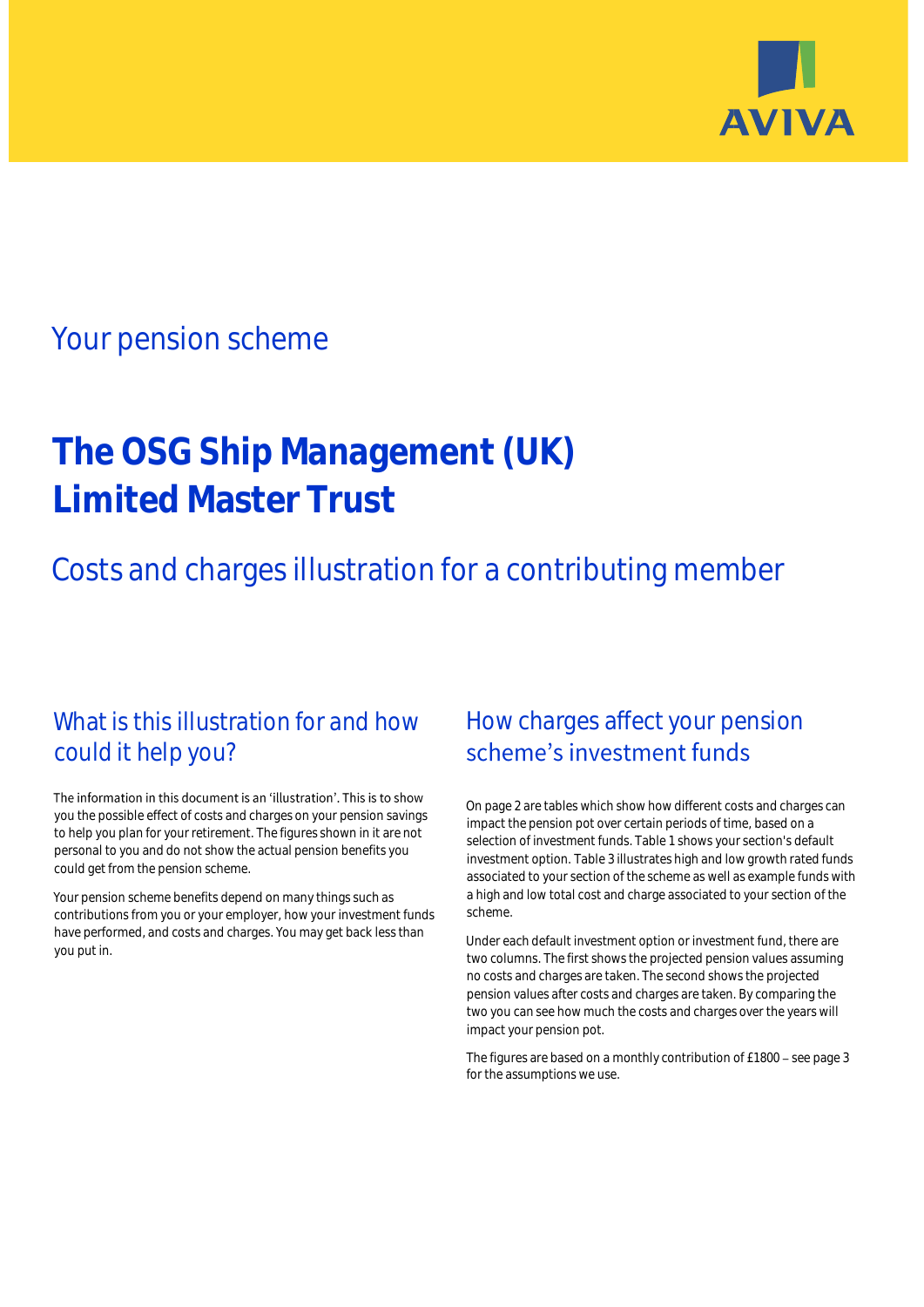| Illustration of effect of costs and charges on the Default Investment Option in<br>The OSG Ship Management (UK) Limited Master Trust |                                        |                                    |  |  |  |
|--------------------------------------------------------------------------------------------------------------------------------------|----------------------------------------|------------------------------------|--|--|--|
|                                                                                                                                      | <b>My Future</b>                       |                                    |  |  |  |
|                                                                                                                                      | Assumed growth rate 3.2% (p.a.)        |                                    |  |  |  |
|                                                                                                                                      | Assumed costs and charges 0.43% (p.a.) |                                    |  |  |  |
| At end of year                                                                                                                       | Projected value assuming no            | <b>Projected value after costs</b> |  |  |  |
|                                                                                                                                      | costs and charges are taken            | and charges are taken              |  |  |  |
| $\mathbf{1}$                                                                                                                         | £21,500                                | £21,400                            |  |  |  |
| $\overline{2}$                                                                                                                       | £43,200                                | £43,000                            |  |  |  |
| 3                                                                                                                                    | £65,100                                | £64,700                            |  |  |  |
| 4                                                                                                                                    | £87,300                                | £86,500                            |  |  |  |
| 5                                                                                                                                    | £110,000                               | £108,000                           |  |  |  |
| 10                                                                                                                                   | £225,000                               | £220,000                           |  |  |  |
| 15                                                                                                                                   | £348,000                               | £336,000                           |  |  |  |
| 20                                                                                                                                   | £476,000                               | £455,000                           |  |  |  |
| 25                                                                                                                                   | £612,000                               | £578,000                           |  |  |  |
| 30                                                                                                                                   | £756,000                               | £705,000                           |  |  |  |
| 35                                                                                                                                   | £907,000                               | £835,000                           |  |  |  |
| 40                                                                                                                                   | £1,060,000                             | £961,000                           |  |  |  |
| 45                                                                                                                                   | £1,190,000                             | £1,070,000                         |  |  |  |
| 50                                                                                                                                   | £1,300,000                             | £1,160,000                         |  |  |  |

÷,

#### **Table 2**

| List of Funds included in the Default Investment Option |                       |                    |
|---------------------------------------------------------|-----------------------|--------------------|
| <b>Fund name</b>                                        | <b>Total Cost and</b> | <b>Growth Rate</b> |
|                                                         | Charge (p.a.)         | (p.a.)             |
| Av MyM My Future Growth                                 | 0.45%                 | 3.60%              |
| Av MyM My Future Consolidation                          | 0.40%                 | 2.40%              |
|                                                         |                       |                    |
|                                                         |                       |                    |
|                                                         |                       |                    |
|                                                         |                       |                    |
|                                                         |                       |                    |
|                                                         |                       |                    |
|                                                         |                       |                    |
|                                                         |                       |                    |

**Aviva Life & Pensions UK Limited.**

Registered in England No. 3253947. Registered office: Aviva, Wellington Row, York, YO90 1WR. Authorised by the Prudential Regulation Authority and regulated by the Financial Conduct Authority and the Prudential Regulation Authority. Firm Reference Number 185896. **aviva.co.uk** TEMP GFI NG071309 09/2018